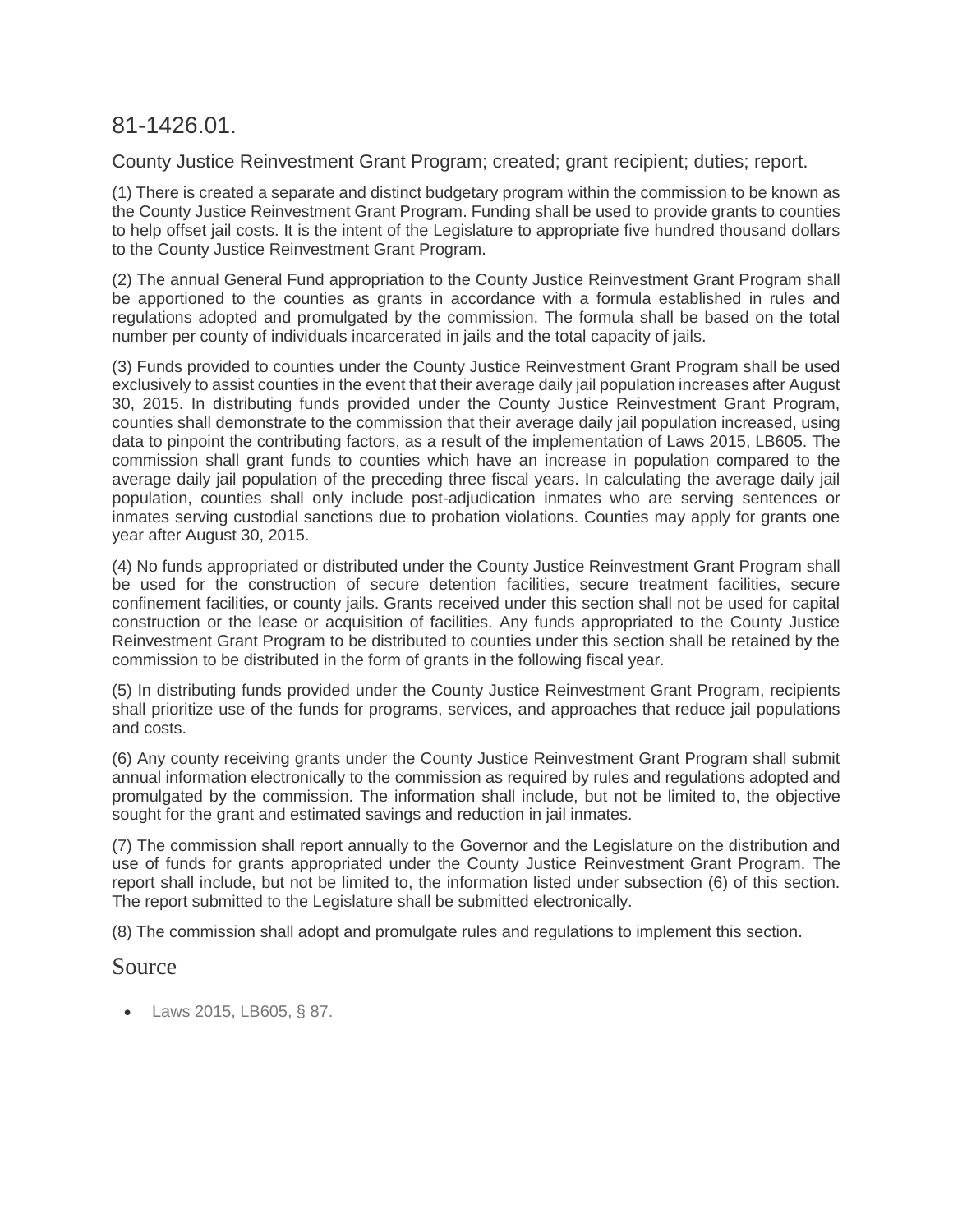#### **Title 74 – County Justice Reinvestment Grant Program**

## **Chapter 1 – Distribution of County Justice Reinvestment Grant Program Funds**

**001 Purpose**: To establish procedures governing the distribution and management of the County Justice Reinvestment Grant program funds by the Nebraska Commission on Law Enforcement and Criminal Justice. Counties may apply for grants one year after August 30, 2015.

**002 Scope**: Applicable to all counties within the State of Nebraska operating an adult detention facility requesting and receiving funds distributed by the Commission with the intent to offset jail costs as set out in Neb. Rev. Stat. §81- 1426.01 Cumulative Supplement 2015.

**003 Reference**: Neb. Rev. Stat. §81-1426.01

**004 Definitions**: The following terms and definitions will be utilized for purposes of this chapter:

004.01 Average Daily Jail Population means the total number of individual post-adjudicated inmates days divided by 365. The total number of inmate days is a cumulative total of all days served by individual inmates during the fiscal year.

004.02 Custodial Sanctions are sanctions imposed by the court as outlined in Neb. Rev. Stat. §29-2266, consisting of up to three days in jail or up to thirty days in jail, as imposed by the court.

004.03 Post-adjudication inmates mean inmates being held in the county jail who are serving sentences or custodial sanctions.

004.04 Commission is the Nebraska Commission on Law Enforcement and Criminal Justice.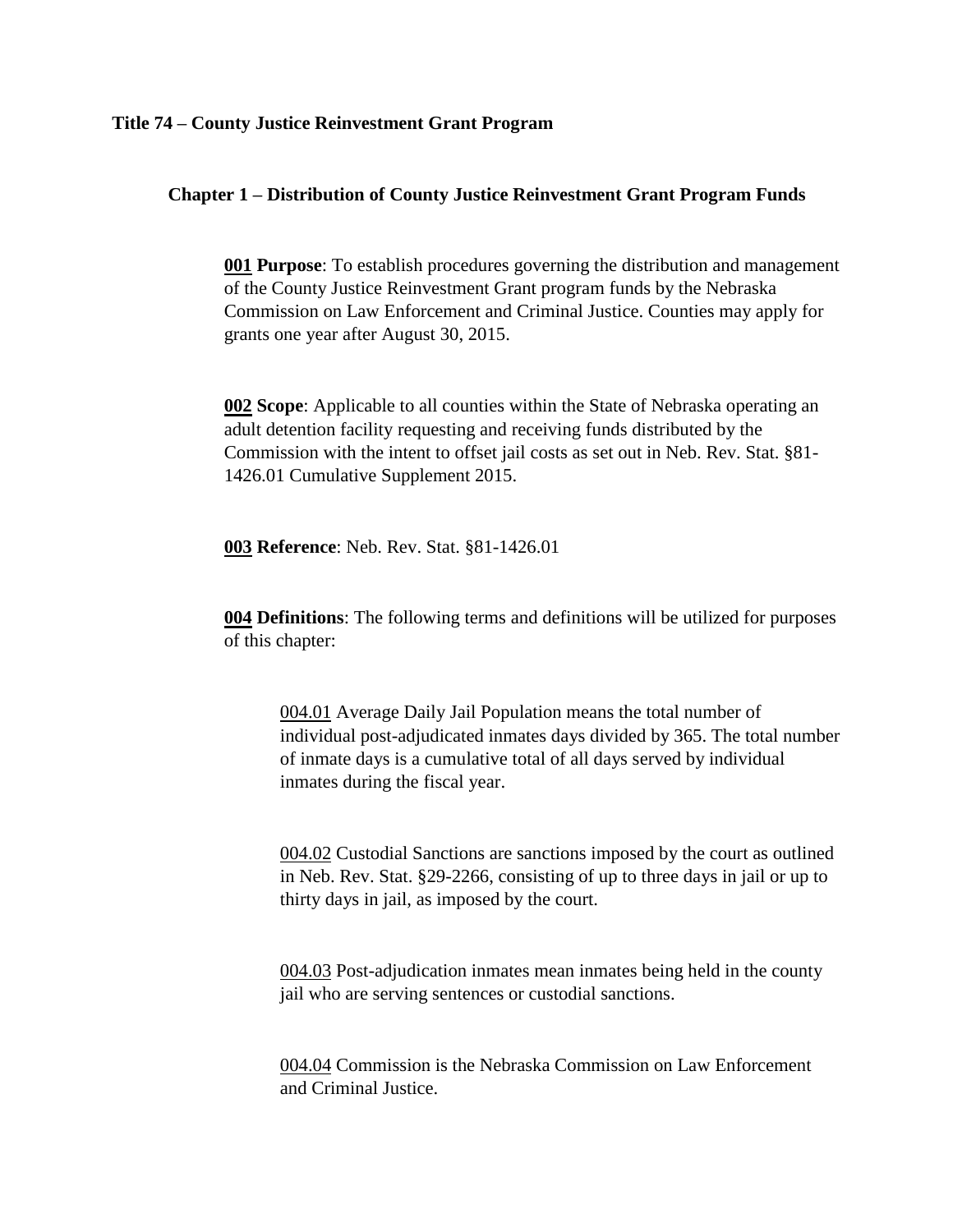004.05 County Justice Reinvestment Grant Program Funding Formula is an apportionment based on the specific jail's percentage of the entire state jail inmate population.

004.06 Applicant is any county in the state of Nebraska that is eligible to apply for County Justice Reinvestment Grant Program Funds.

004.07 Executive Director is the individual who is responsible for the supervision of the policies as established by the Commission and has the powers and duties as outlined in Nebraska Revised Statute §81-1425.

004.08 Staff Review Team shall be made up of four employees of the Commission, to include the Community Corrections Division staff.

004.09 Request for Application is the announcement and solicitation for County Justice Reinvestment Grant Program applications that is distributed as aid by the Commission as outlined in the chapter. The Request for Application includes, but is not limited to program specifications and application procedures.

#### **005 Funding Eligibility**

005.01 All counties with adult detention facilities may apply if they are eligible to receive funds as specified in this section.

005.02 Counties are eligible to receive funds when

005.02(A) Counties show an increase in population indicated by submission of data

005.02(B) The increase in average daily jail population is a direct result of changes specified in Neb. Rev. Stat. 81-1426.01, and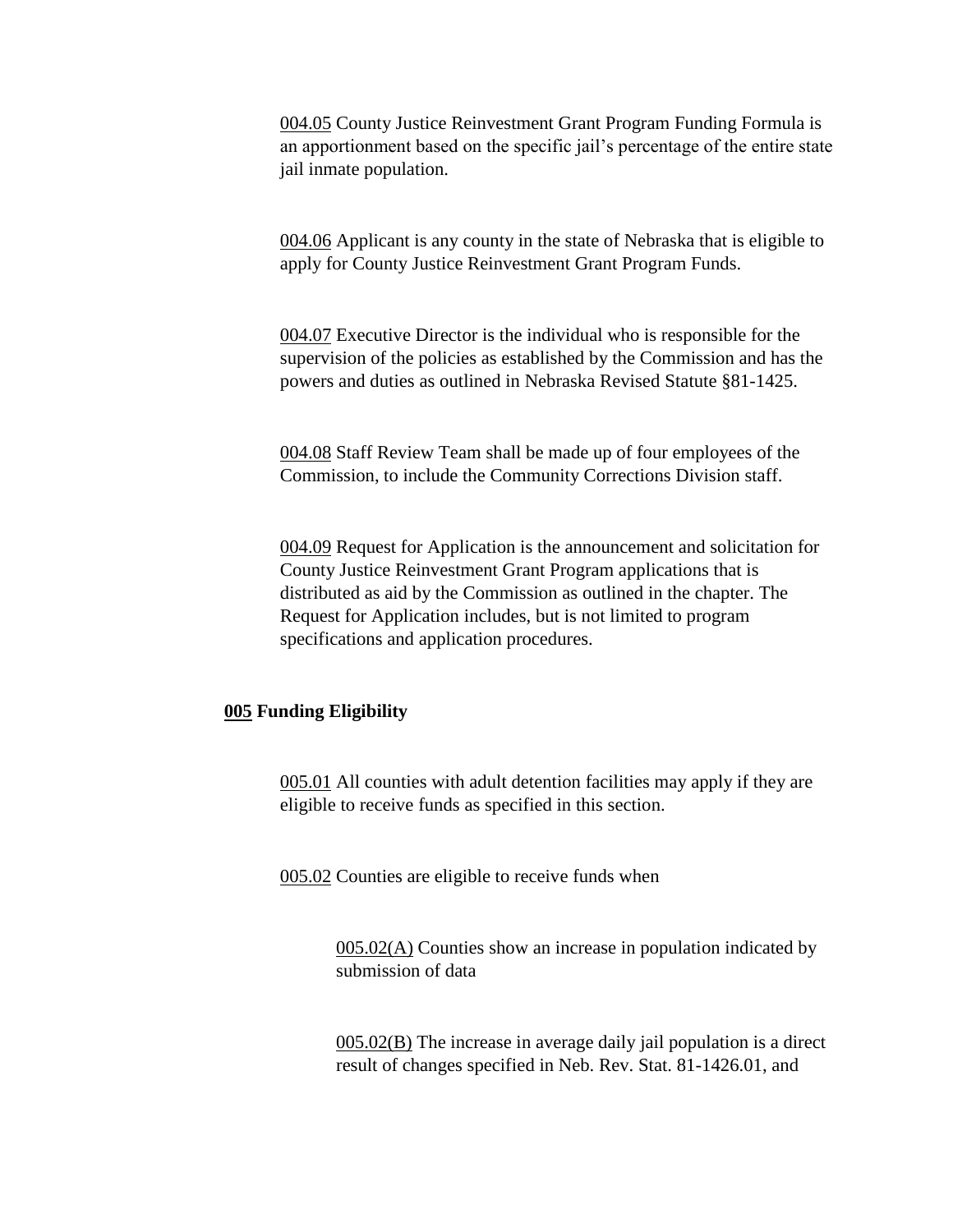005.02(C) Counties show the prioritization of funds received from the grant program for specified programs to reduce jail inmate population.

#### **006 Apportionment Formula**

006.01 Once eligibility criteria have been met, the apportionment formula will be based on the following:

> 006.01(A) The County's percentage of inmate population relative to the total capacity of jails in the state of Nebraska. Each county will receive the percentage of grant dollars directly proportional to that county's percentage of jail inmates of the total jail inmate population in the state.

006.01(B) Each county must identify and submit to the Commission its average daily post adjudicated inmate population for the three previous fiscal years prior to the effective date of Neb. Rev. Stat. §81-1426.01.

 $006.01(C)$  If the county shows an increase in its average daily post-adjudicated inmate population over the three previous fiscal years as determined in 006.01(B), they are eligible for an award of funds from the County Justice Reinvestment Grant Program.

#### **007 Application Process**

007.01 Notification of the availability of funds shall be announced by the Commission through a Request for Application. Such notification will include application requirements and instructions. Funding amount will be calculated by the County justice reinvestment grant program formula.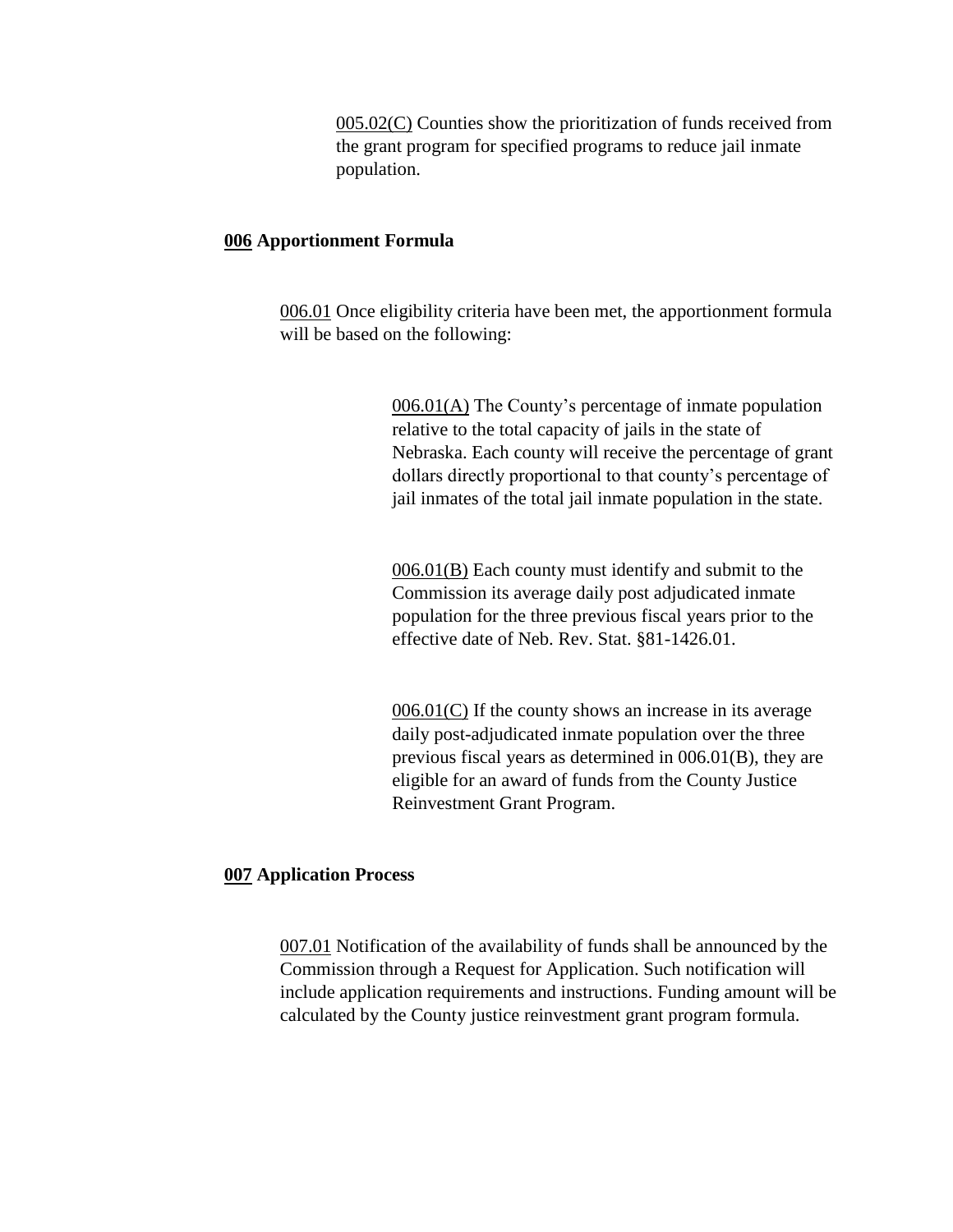007.02 Applicants must submit an application for funds that demonstrate the applicant is eligible for County Justice Reinvestment Grants by identifying how funds will be used, the objective sought for the grant, the estimated savings and reduction in jail inmates, and how the applicant is prioritizing the use of the funds for programs, services, and approaches that reduce jail populations and costs.

007.03 Applications must be received by the Commission by the deadline specified in the request for application.

## **008 Review of Grant Application**

008.01 All grant applications that were received by the appropriate deadline outlined in the Request for Application shall receive initial review by the Staff Review Team. Upon completion of the staff review, funding recommendations and summary comments will be sent to the Executive Director of the Commission.

> 008.01(A) In order to make a determination of eligibility for grant award, the staff review team will be looking for data that shows an increase in average daily jail population of post-adjudicated inmates, the county's prioritization of the use of funds for programs, services, and approaches that reduce jail populations, the objective sought for the grant, and the estimated savings and reduction in jail inmates.

008.01(B) In the event that there are questions arising from the application, the staff review team shall contact the applicant to request further information.

008.02 The Executive Director will conduct a final review of the grant application to ensure that the applicant is eligible to receive funds. The Executive Director shall take the grant proposal and recommendations from staff review under advisement and make the final funding decision.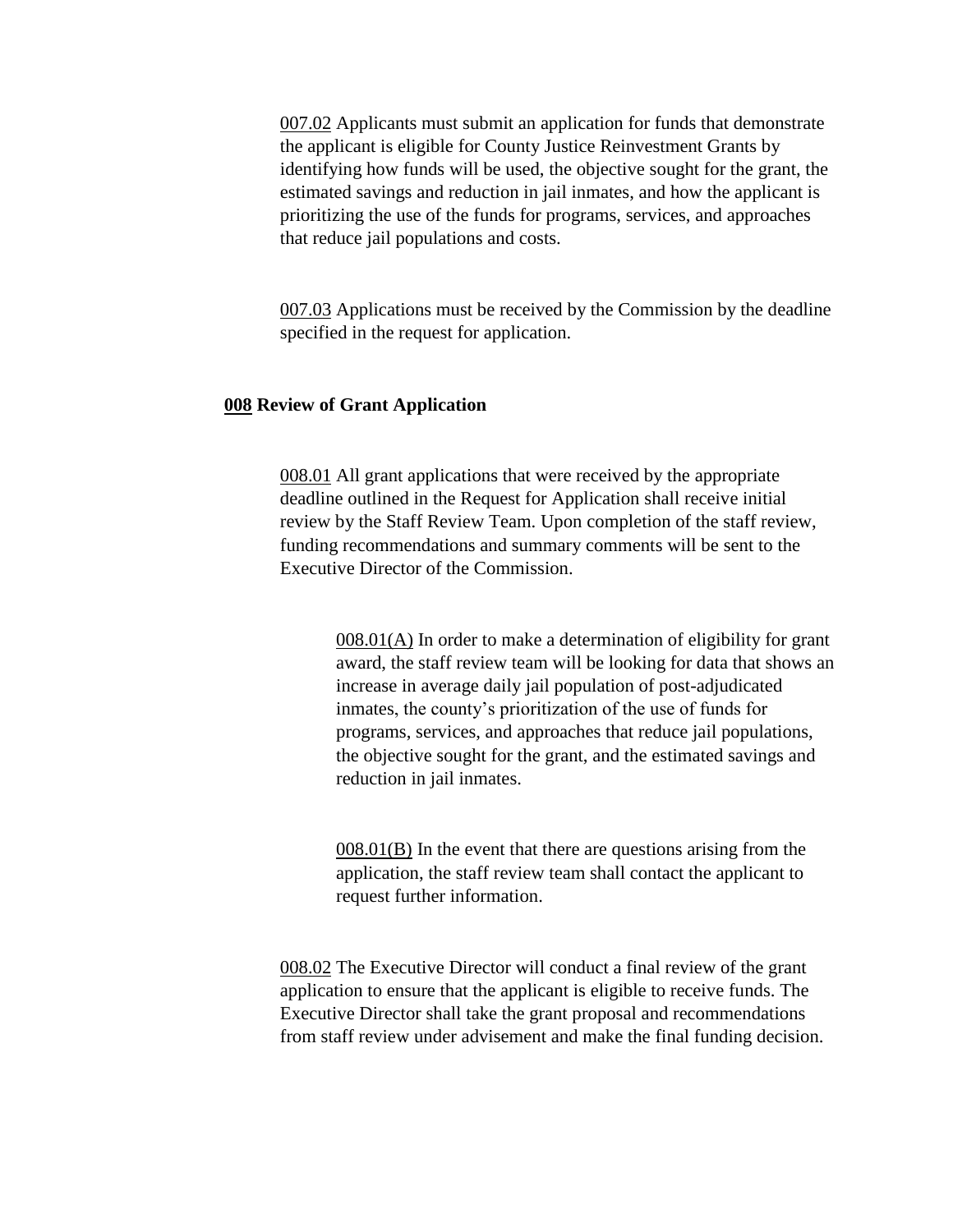008.03 Upon issue of the final decision, the Executive Director or his or her designee will notify applicants within ten (10) working days of the final decision.

#### **009 Acceptance of Funds**

009.01 Applicants who are approved to receive aid from the Commission will be required to accept the grant award subject to the conditions outlined in this chapter and specified by the Commission.

009.02 Applicants who are required to meet contingencies articulated by the Commission will have thirty (30) days from the notification of application approval to satisfy the requirements. Exceptions to the thirty (30) day deadline may be allowed on an individual basis, approved by the Executive Director of the Commission.

009.03 After contingencies have been approved by the Executive Director of the Commission, the applicant will be notified within ten (10) working days of the approval.

009.04 Once all the steps have been taken to award and approve all grant applications, applicants who have been awarded funds will adhere to all reporting requirements as outlined in this chapter and in Neb. Rev. Stat. 81-1426.01 Cumulative Supplement 2015.

#### **010 Request for Further Review**

010.01 Applicants may request further review of the reinvestment grant award by the Crime Commission. Review is limited to the following grounds: Partial denial of reinvestment award requested, or full denial of reinvestment award requested.

010.02 The basis for review shall be limited to one or more of the following grounds: The decision being reviewed was biased, arbitrary, or prejudiced against the applicant county, the decision being reviewed was reached without following procedures outlined in this chapter, or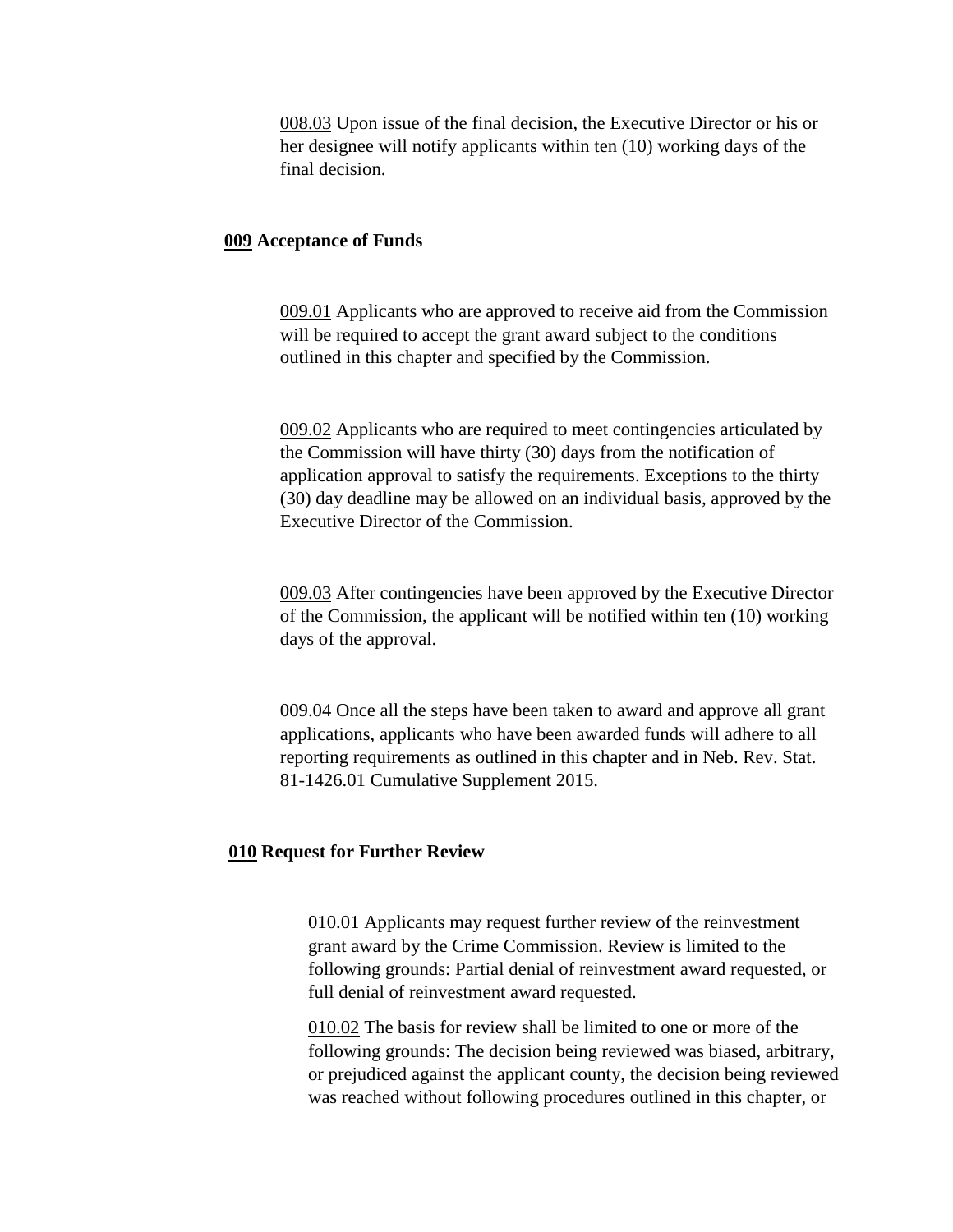the decision being reviewed was reached without adherence to statutory requirements as specified in the County Justice Reinvestment Grant Program act, (81-1426.01).

010.03 Notice of a request for review must be made in writing and submitted to the Executive Director within ten (10) working days of receipt of the denial of reinvestment award requested. Notice of a request for further review shall identify the basis of the request, and will inform the Executive Director of the intent to file a full written request for further review.

010.04 A full written request for further review will detail the basis for the review, and include an explanation of why the reinvestment grant application satisfies the requirements of this chapter. The full written request for further review will be submitted to the Crime Commission within (20) working days of the notice of request for further review.

010.05 The burden of demonstrating that the Executive Director's award decision should be reversed is on the party filing the request for further review. The burden of proof shall be by a preponderance of the evidence.

010.06 Should the applicant filing the request for further review fail to meet deadlines established in section 010 of this chapter, the request for further review will be considered waived or the reinvestment grant decision shall be final.

010.07 The hearing shall be conducted before the Commission at its next available quarterly meeting. The Commission will take into consideration the written request for further review of the appellant, all recommendations for funding made during the application review process and testimony from parties made during the further review hearing. The final request decision shall be determined by a majority vote of the Commission.

010.08 All decisions made by the Commission shall be final.